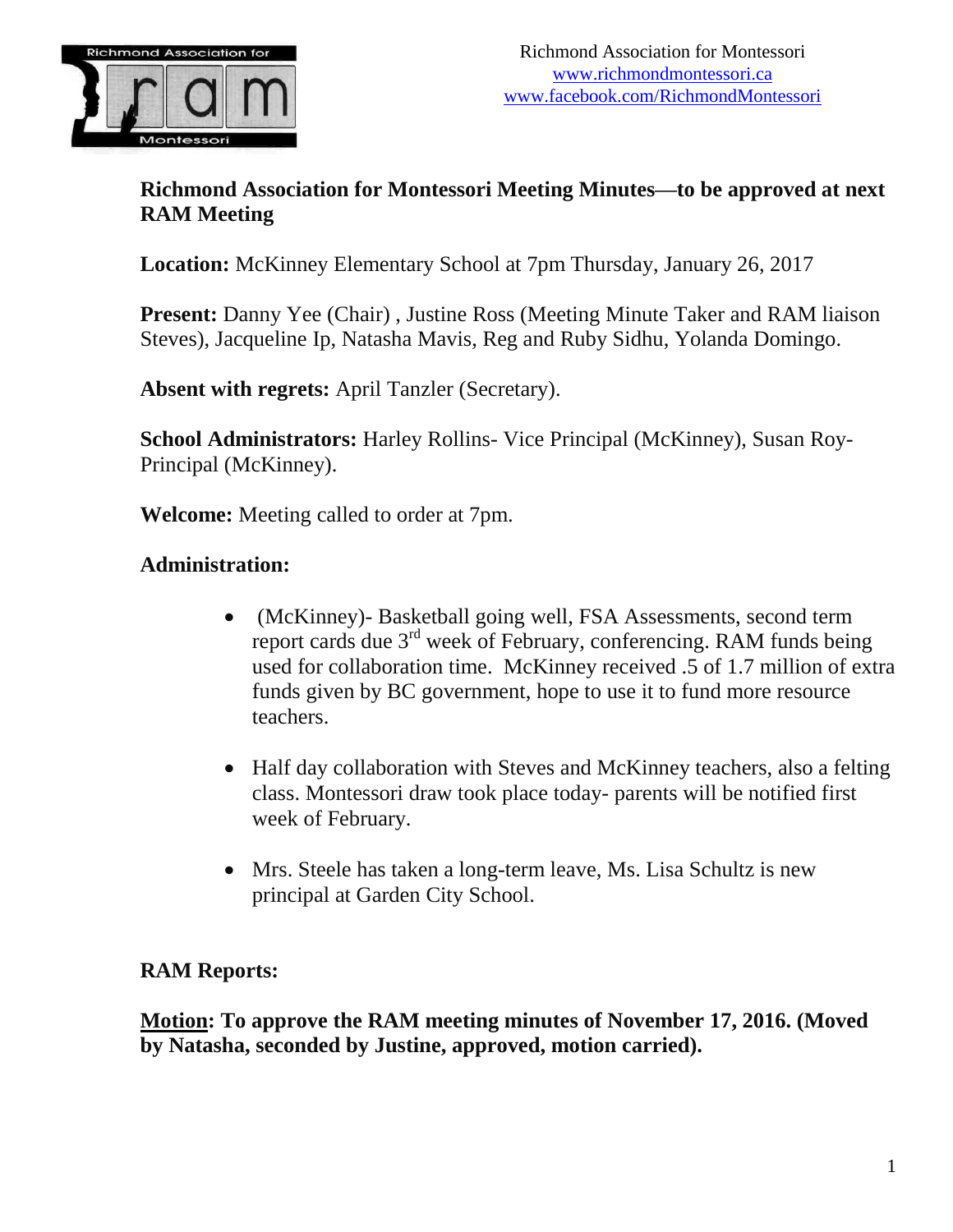

- Thank you card received from Mrs. Wallace.
- Suggestion to upload a bursary application template on website.

## **Treasurer:**

- Financial report- refer to treasurer sheet report handed out in meeting.
- Danny Yee, Kanny Chow and Yolanda Domingo have signing authority for the RAM bank account. For security reasons, signatures from 2 members are required on all cheques.
- Suggestion made that budget and balance sheets be uploaded to RAM website for transparency reasons.

# **Fundraising:**

• Pub night planning still in the works; date and time TBD.

## **Additional Business:**

• Ms. Dawn Lessoway (Steves) submitted a letter asking for RAM to reimburse the felting materials towards a gift for McKinney teachers. Last meeting this was approved as a general expense.

## **Motion: To approve the reimbursement of \$ 84.53 for felting materials to Ms. Dawn Lessoway. (Moved by Danny Yee, seconded by Jaqueline Ip, approved, motion carried).**

• Ms. Monica Sood (Mc Kinney) requested reimbursement for \$2605 for Year 2 Credential Program.

## **Motion: To approve the reimbursement of \$300.00 to Ms. Monica Sood. (Moved by Danny Yee, seconded by Jacqueline Ip, approved, motion carried).**

• RAM has decided that March  $3<sup>rd</sup>$ , 2017 is the deadline for the final call for teachers to submit their applications.